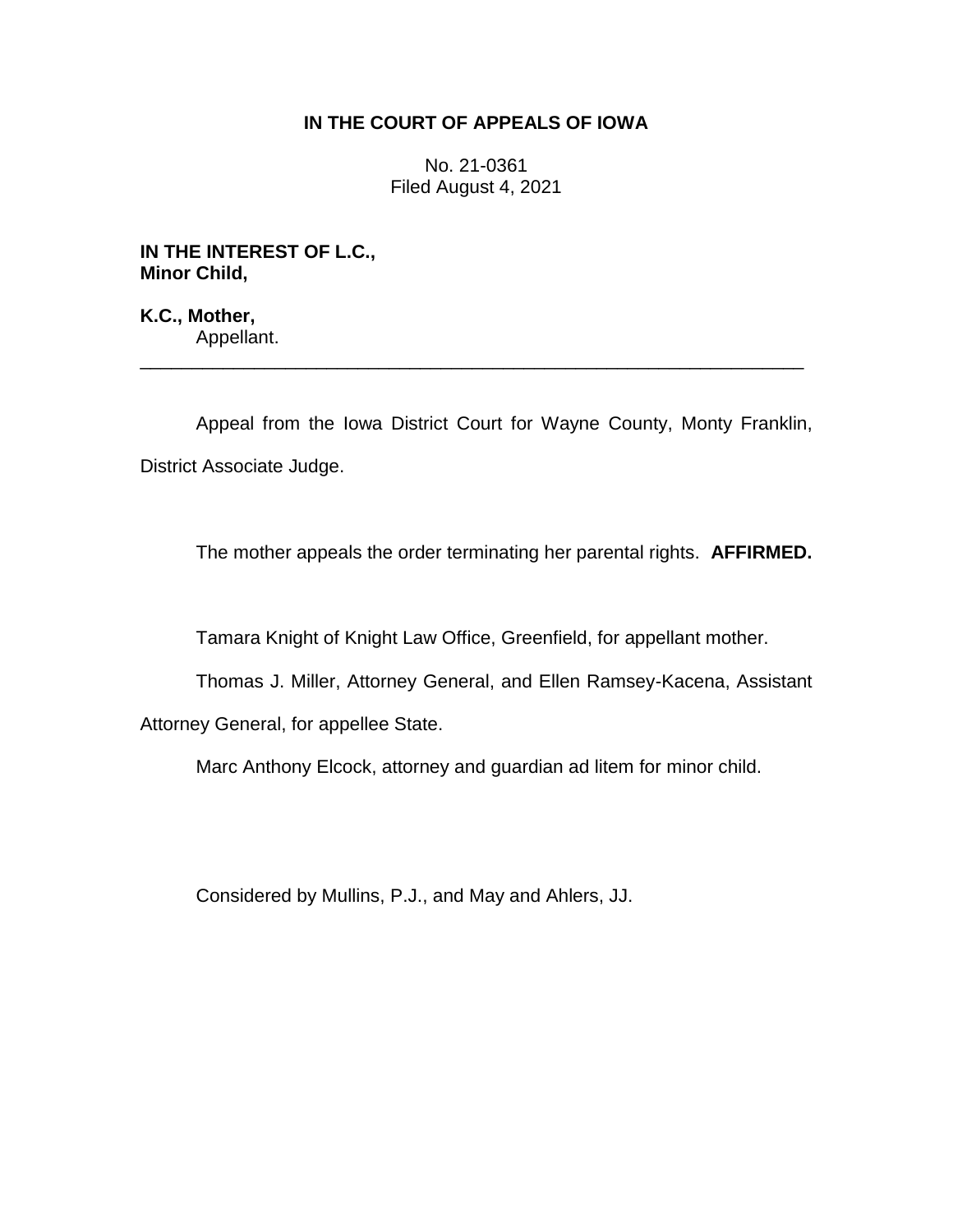## **AHLERS, Judge.**

 $\overline{a}$ 

The parental rights of the mother of this six-year-old child were terminated under Iowa Code section 232.116(1)(a), (e), (f), and (*l*) (2020).<sup>1</sup> The mother appeals, challenging termination of her rights under section 232.116(1)(a) and (e) and asserting termination was not in the child's best interests.

Termination-of-parental-rights proceedings follow a three-step process. *In re M.W.*, 876 N.W.2d 212, 219–20 (Iowa 2016). The first step is to determine whether a ground for termination under section 232.116(1) has been established. *Id.* The second step is to determine whether the best-interest-of-the-child framework under section 232.116(2) supports termination. *Id.* The third step is to consider whether any exceptions under section 232.116(3) should be applied to avoid termination of parental rights. *Id.* If a parent does not challenge one of the steps, we do not address that step. *In re P.L.*, 778 N.W.2d 33, 40 (Iowa 2010). Here, the mother challenges only the first two steps, so we do not address the third. Our standard of review is de novo. *In re A.B.*, 957 N.W.2d 280, 293 (Iowa 2021). On de novo review, we give respectful consideration to the factual findings of the juvenile court, especially as they relate to credibility determinations, but we are not bound by them. *Id.*

We begin with the first step—grounds for termination. As noted, the juvenile court terminated the mother's parental rights under section 232.116(1)(a), which permits termination when a parent consents to it. Here, the mother filed a written

2

 $1$  Although diligent efforts were made to do so, a father of the child could not be identified. The parental rights of all putative fathers were terminated after original notice to all putative fathers was given by publication.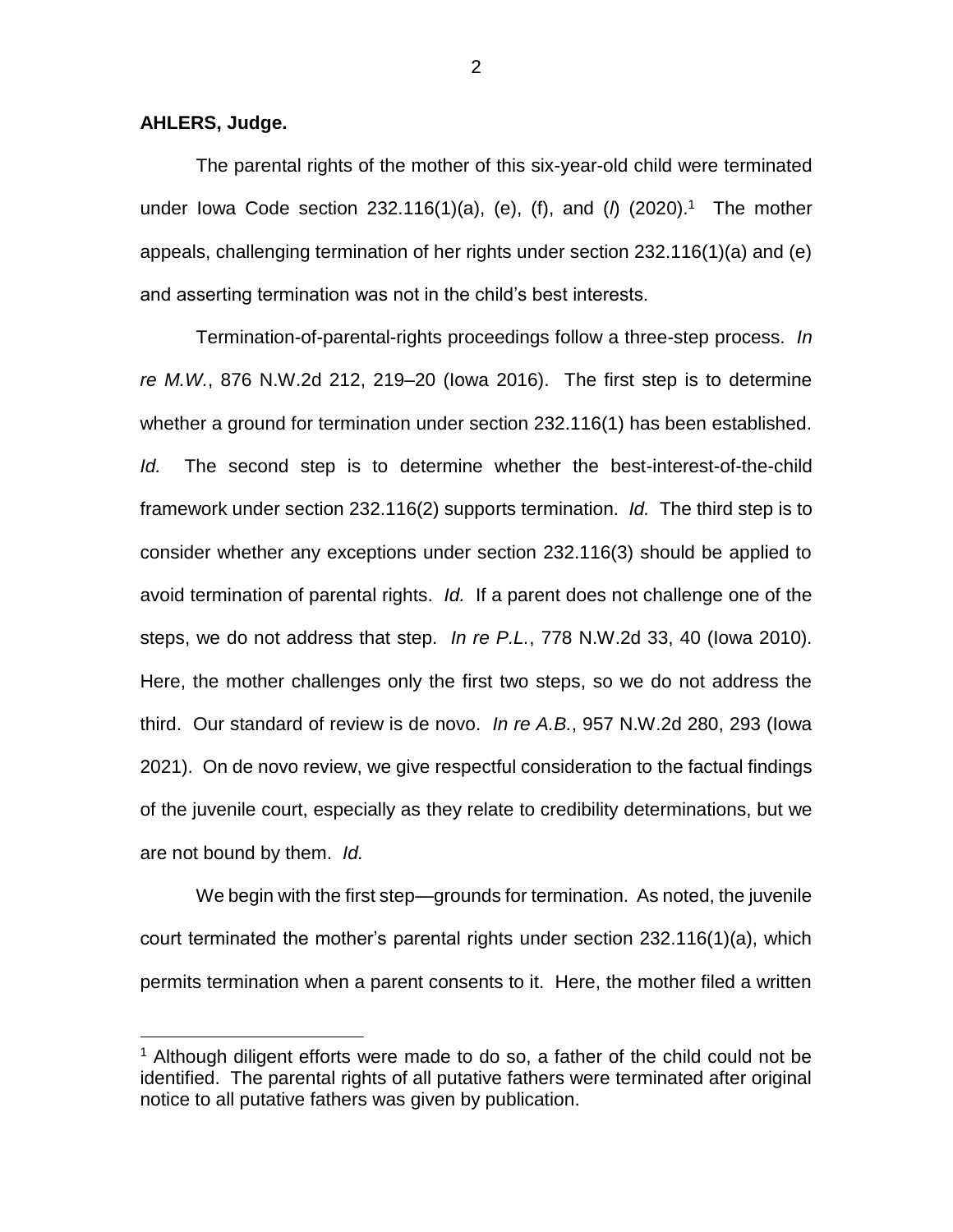consent to termination of her rights on the day of the termination-of-parental-rights hearing, and the termination petition was amended to add a ground for termination under section 232.116(1)(a) without objection from the mother.<sup>2</sup> Two days later, after the record was closed, the mother's attorney filed a notice that the mother was revoking her consent. The notice of revocation of consent was filed nearly two months before the juvenile court issued its ruling terminating the mother's rights. Despite the attempted revocation, the court terminated the mother's rights based on her consent.

On appeal, the mother asserts the juvenile court could not terminate her rights based on her consent because she revoked that consent before the court ruled. We need not decide whether the mother could effectively revoke her consent after the record closed so as to avoid termination under section 232.116(1)(a). This is because the juvenile court relied on other grounds for termination, and the mother concedes that grounds for termination exist under section 232.116(1)(f) and ( $\Lambda$ <sup>3</sup> When the juvenile court terminates parental rights

(1) The child is four years of age or older.

 $\overline{a}$ 

<sup>&</sup>lt;sup>2</sup> After signing the consent, the mother declined to participate in the termination hearing and was not present during it. Her attorney did attend the hearing on the mother's behalf.

 $3$  To prove grounds for termination under section 232.116(1)(f), the court must find all of the following:

<sup>(2)</sup> The child has been adjudicated a child in need of assistance pursuant to section 232.96.

<sup>(3)</sup> The child has been removed from the physical custody of the child's parents for at least twelve of the last eighteen months, or for the last twelve consecutive months and any trial period at home has been less than thirty days.

<sup>(4)</sup> There is clear and convincing evidence that at the present time the child cannot be returned to the custody of the child's parents as provided in section 232.102.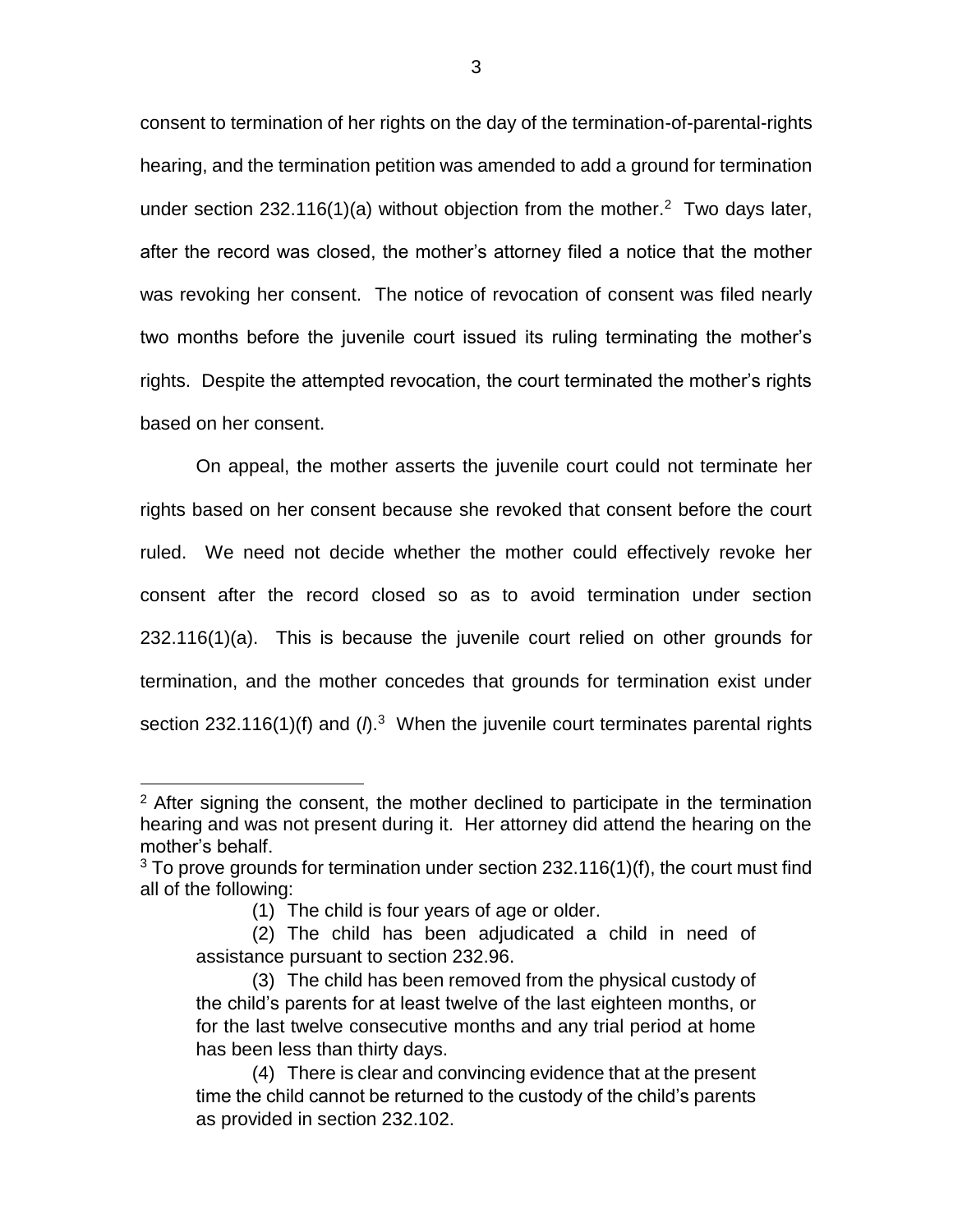on more than one ground, we may affirm on any ground supported by the record. *See In re A.B.*, 815 N.W.2d 764, 774 (Iowa 2012). As the mother concedes grounds for termination exist under section 232.116(1)(f) and (*l*), we affirm on those grounds. *See id.*; *Hyler v. Garner*, 548 N.W.2d 864, 870 (Iowa 1996) ("[O]ur review is confined to those propositions relied upon by the appellant for reversal on appeal.").

The mother's remaining challenge is her claim that termination of her rights was not in the child's best interests. In determining whether termination is in the best interests of the child, our "primary considerations are 'the child's safety,' 'the best placement for furthering the long-term nurturing and growth of the child,' and 'the physical, mental, and emotional condition and needs of the child.'" *P.L.*, 778 N.W.2d at 37 (quoting Iowa Code § 232.116(2)). On our de novo review, we agree with the juvenile court that termination of the mother's parental rights is in the child's best interests.

 $\overline{a}$ 

Termination under section 232.116(1)(*l*) requires proving all of the following:

<sup>(1)</sup> The child has been adjudicated a child in need of assistance pursuant to section 232.96 and custody has been transferred from the child's parents for placement pursuant to section 232.102.

<sup>(2)</sup> The parent has a severe substance-related disorder and presents a danger to self or others as evidenced by prior acts.

<sup>(3)</sup> There is clear and convincing evidence that the parent's prognosis indicates that the child will not be able to be returned to the custody of the parent within a reasonable period of time considering the child's age and need for a permanent home.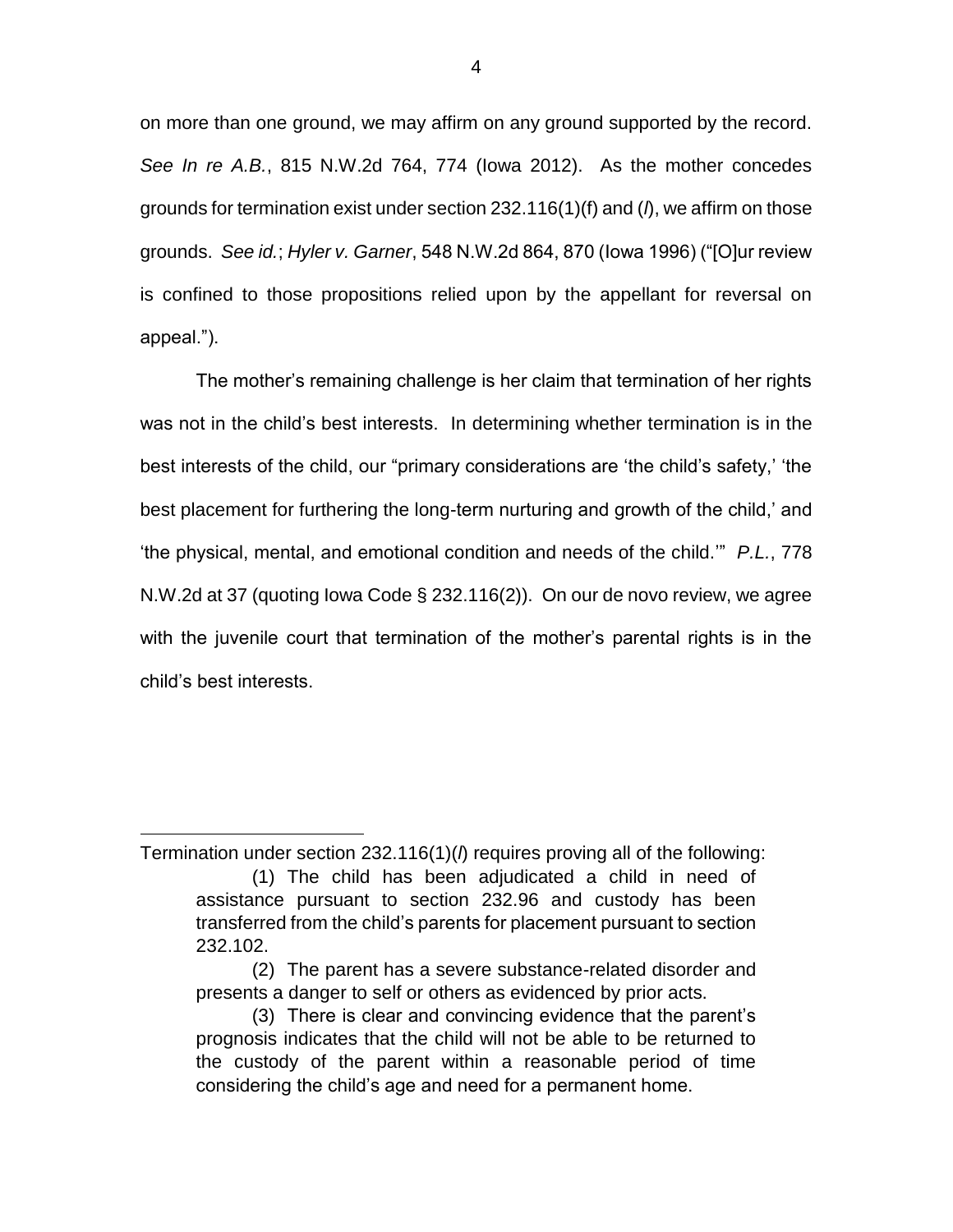The child was removed from the mother's care when it was discovered the mother was abusing illegal drugs and the residence in which they lived was also being occupied by wild raccoons and was filled with animal feces.

Throughout the life of the case, the mother has followed a pattern of essentially disappearing for several months, reappearing to ask service providers for help, and then disappearing again shortly after services are arranged. This pattern began when the mother and her boyfriend at first refused to participate in drug testing. When they eventually did so, they both tested positive for methamphetamine. By the time of the dispositional hearing in the underlying childin-need-of-assistance case, the mother's whereabouts were unknown. She did not attend the dispositional hearing or any hearing after that, including the termination-of-parental-rights hearing.<sup>4</sup> She failed to obtain suitable housing for herself or the child and she remained unemployed.

As part of her sporadic involvement with services, the mother failed to address her substance-abuse issues. She skipped multiple substance-abuse evaluation appointments before eventually being evaluated. Once evaluated, inpatient treatment was recommended, but she failed to attend multiple admission meetings. When she finally began inpatient treatment over six months later, she left the treatment facility after only one day. The Iowa Department of Human Services made arrangements to transport the mother to another inpatient facility three times, but the mother canceled each time.

 $\overline{a}$ 

5

<sup>&</sup>lt;sup>4</sup> As noted, although the mother did not attend the termination hearing, she did communicate with her attorney on the day of the hearing to execute the consent to termination of her parental rights and direct the filing of the consent.